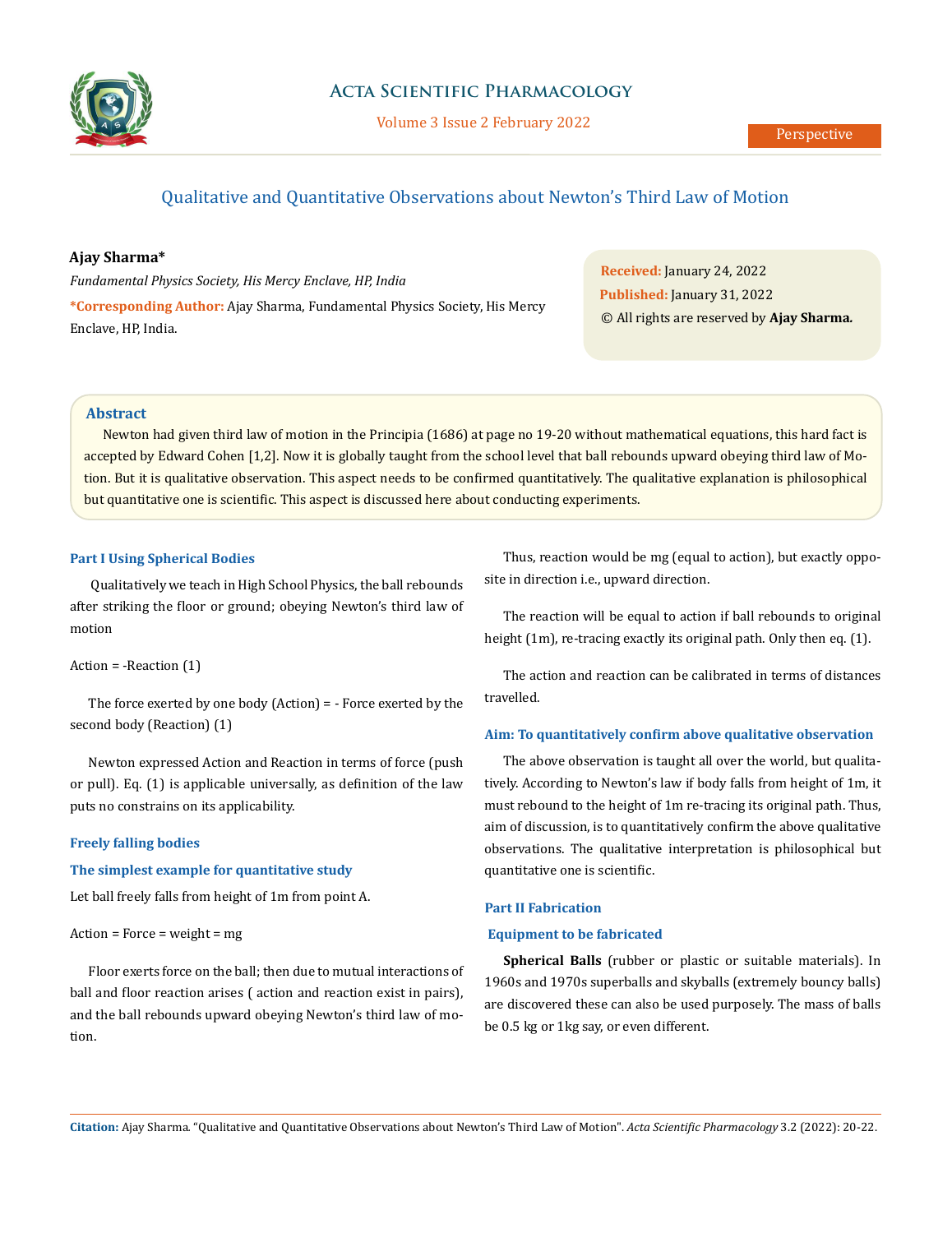As the experiments are supposed to be performed in closed room of air density (1.23kg/m<sup>3</sup>) at STP, so the heavier spherical balls would be suitable as effects of air (mainly upthrust,  $VD_{ball}$ g) would be insignificant for such heavy balls. These effects would be same for falling and rebounding bodies.

The bodies may be allowed to fall from a suitable platform, without effect of any external force.

#### **Floors or surfaces or thick mat**

 The balls strike this surface, due to interactions of ball and floor, the reaction arises and body rebounds.

The floors may be 3mx3m in length and breadth or may be fitting size of room. The thickness of the floor may be 0.5 m, for uniform interaction of spherical ball and floor.

#### **Important**

The spherical balls and floors must be specifically fabricated to suit the requirements.

These may be get fabricated in various manufacturing units of rubber /plastic materials. Apparently it is the most tedious process in the experiments.

The fabrication of suitable balls and floors mat would only be time consuming; author would take care of everything in this regard. If this stage is successfully passed, then experiments may be conducted in routine manner.

The basic point is we need to choose the suitable materials as surface or thick mat as even now superballs and skyballs are available. The bouncy material of superball may be chosen for thick mat or floor, for another set of observations.

#### **Closed room**

The falling and rebounding bodies must not be affected by air currents. So, the external effects must be minimized, it may be done by creating a separate chamber within the room to avoid unnecessary disturbances due to air currents and their effects.

At initial stages such careful observations may be taken, even if effect of air exists, then it would be same for falling and rebounding bodies. The vacuum pump may be used to remove the undesired air.

To negate such effects balls of mass nearly 1kg must be used, the density of air STP is  $1.22 \text{ kg/m}^3$ 

Vacuum chambers may be formed but it would be extremely expensive and may be used in very-2 advanced stage of experiments.

## **Measurement of rebounding heights of balls with The Hawk-Eye**

#### **It is the most technological aspect of the experiments**

Hawk-Eye is a computer vision system used in numerous sports such as cricket, tennis, Gaelic football, badminton, hurling, rugby union, association football and volleyball, to visually track the trajectory of the ball and display a profile of its statistically most likely path as a moving image [3]. The onscreen representation of the trajectory results is called Shot Spot.

Once all other equipment are arranged then for initial stage experiments it (The Hawk-Eye) can be even borrowed from other institutions.

It is just possible such instruments are used in ISRO, DRDO, HAL etc. for experimentation at various stages of drones, spacecrafts, aircrafts etc. These may be available in various other aeronautical laboratories or even automobiles laboratories involving advanced research.

#### **Part III Bodies of different shapes**

In this case bodies of **various shapes** e.g.**,** semi-spherical, umbrella-shaped, triangular, square, hexagonal, polygon, cone, long, thin pipe, flat, irregular or any feasible typical shape, orientations (angle of fall), etc.

Then experiments can be conducted identically. Initially bodies of same mass (say, 1kg) same material but of different composition must be chosen.

Also there are different bodies of different types and characteristics.

**Various bodies:** wool, wood, cloth, spring, steel, rubber, clay, kneaded flour, chewing gum, sponge, typical plastic, porous material, air/fluid filled artifact, super ball, sky ball, or any other typical body,

**Citation:** Ajay Sharma*.* "Qualitative and Quantitative Observations about Newton's Third Law of Motion". *Acta Scientific Pharmacology* 3.2 (2022): 20-22.

21